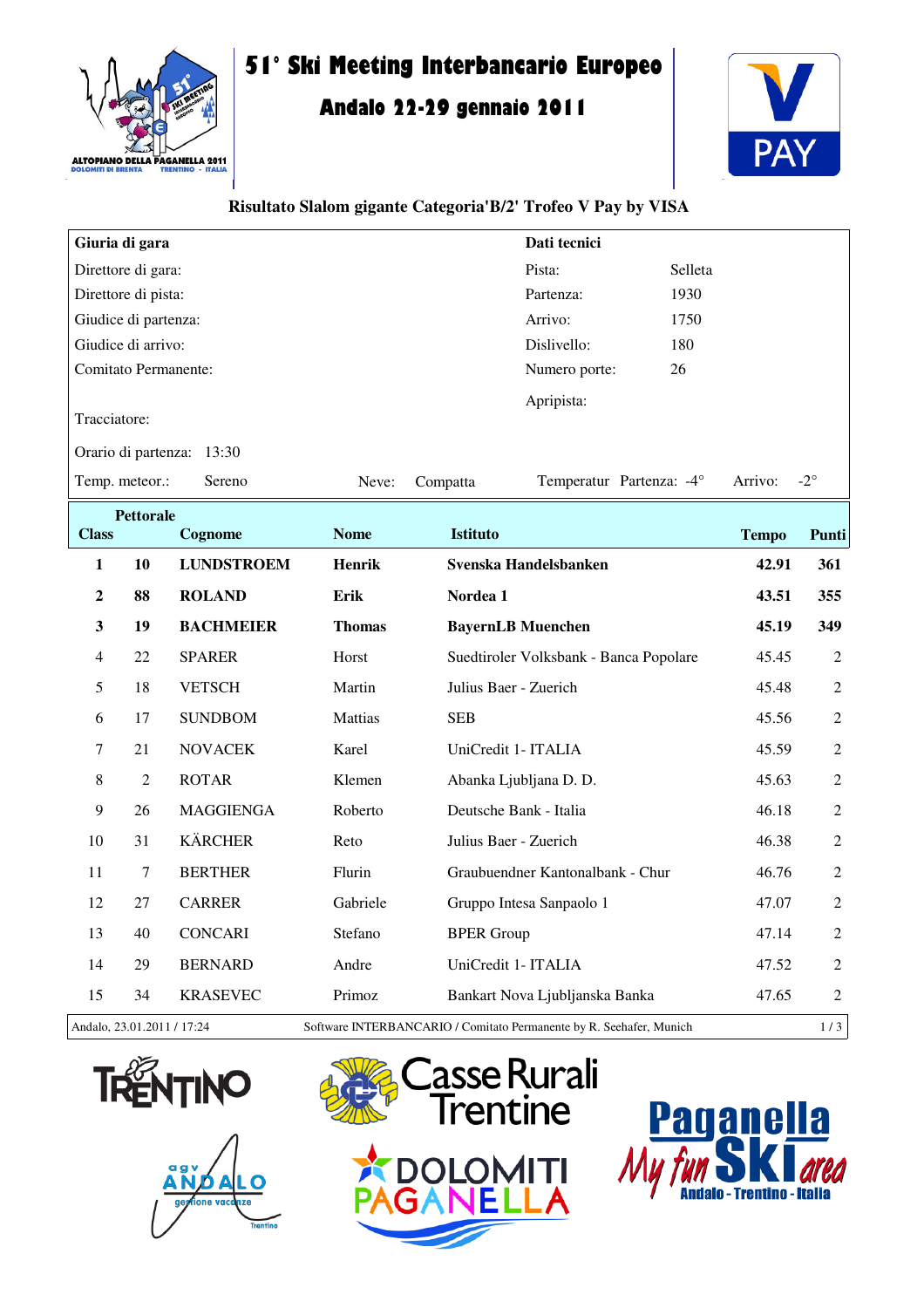### **Risultato Slalom gigante Categoria'B/2' Trofeo V Pay by VISA**

| <b>Class</b> | <b>Pettorale</b> | Cognome            | <b>Nome</b> | <b>Istituto</b>                          | <b>Tempo</b> | <b>Punti</b>   |
|--------------|------------------|--------------------|-------------|------------------------------------------|--------------|----------------|
| 16           | 32               | <b>SUNTNER</b>     | Gregor      | Nova Kreditna Banka - Maribor            | 47.78        | 2              |
| 17           | 9                | <b>HOF</b>         | Dominik     | Credit Suisse I                          | 48.01        | $\overline{2}$ |
| 18           | 47               | <b>HUMBOLD</b>     | Stefan      | <b>BayernLB</b> Muenchen                 | 48.06        | $\overline{2}$ |
| 19           | 11               | <b>GREGOR</b>      | Bostjan     | Nova Ljubljanska Banka - Ljubljana       | 48.20        | $\mathbf{2}$   |
| 20           | 28               | PREISSENHAMMER Udo |             | Stadtsparkasse Muenchen                  | 48.83        | $\sqrt{2}$     |
| 21           | $\mathbf{1}$     | <b>BELTRAMINO</b>  | Paolo       | Deutsche Bank - Italia                   | 49.40        | $\mathbf{2}$   |
| 22           | 37               | <b>THELER</b>      | Martin      | Credit Suisse I                          | 49.46        | $\overline{2}$ |
| 23           | 38               | <b>MALL</b>        | Andrea      | Graubuendner Kantonalbank - Chur         | 49.88        | $\mathbf{2}$   |
| 24           | 45               | <b>VIVIANI</b>     | Gianni      | Gruppo Credito Valtellinese              | 50.13        | $\overline{2}$ |
| 25           | 50               | DI GIULIO          | Saverio     | Gruppo Banca Monte dei Paschi di Siena   | 50.19        | $\overline{2}$ |
| 26           | 24               | <b>WAGENFÜHR</b>   | Urs         | Credit Suisse I                          | 50.39        | $\mathbf{2}$   |
| 27           | 48               | <b>BRINKHOFF</b>   | Marc        | Deutsche Bank Deutschland                | 50.41        | $\sqrt{2}$     |
| 28           | 94               | <b>HEINZER</b>     | Peter       | Luzerner Kantonalbank                    | 50.42        | $\mathbf{2}$   |
| 28           | 83               | <b>GÜNGERICH</b>   | Reto        | <b>Bank Vontobel AG</b>                  | 50.42        | $\overline{2}$ |
| 30           | 55               | <b>BARKEY</b>      | Christian   | Cetrel S.A. Luxemburg                    | 50.73        | $\overline{2}$ |
| 31           | 41               | <b>WOHLWEND</b>    | Thomas      | Raiffeisen Schweiz                       | 50.96        | $\overline{2}$ |
| 32           | 42               | <b>PERATHONER</b>  | Thomas      | Suedtiroler Volksbank - Banca Popolare   | 51.21        | $\overline{2}$ |
| 33           | 66               | <b>ALVESTAD</b>    | Alexander   | Terra Bank Group 1                       | 51.25        | $\mathbf{2}$   |
| 34           | 102              | <b>PEZZOLA</b>     | Stefano     | CRAL Intesa Sanpaolo 1                   | 51.59        | $\mathbf{2}$   |
| 34           | 49               | <b>LUTZ</b>        | Stefan      | Deutsche Bank Deutschland                | 51.59        | $\mathbf{2}$   |
| 36           | 43               | <b>SCHOCH</b>      | Oliver      | UBS AG - Zuerich 1                       | 51.68        | $\sqrt{2}$     |
| 37           | 60               | <b>ALLEMAND</b>    | Jerome      | Credit Agricole Groupe France            | 51.86        | $\sqrt{2}$     |
| 38           | 63               | <b>SCHMIDT</b>     | Patrick     | Credit Suisse II                         | 51.96        | $\overline{2}$ |
| 39           | 39               | <b>BOSSA</b>       | Marzio      | Gruppo Banca Monte dei Paschi di Siena   | 52.05        | 2              |
| 40           | 100              | <b>EVENSEN</b>     | Erik        | DnB NOR Bank ASA 1                       | 52.74        | $\overline{2}$ |
| 41           | 93               | <b>FAMOS</b>       | Jon Armon   | Raiffeisen Schweiz                       | 53.29        | 2              |
| 42           | 87               | <b>SORC</b>        | Gregor      | SKB - Societe Generale Group - Ljubljana | 53.37        | 2              |
| 43           | 80               | <b>WERNER</b>      | Stefan      | Credit Suisse II                         | 53.77        | 2              |
| 44           | 98               | <b>GILIAMSEN</b>   | Morten      | Nordea 1                                 | 54.64        | 2              |
| 45           | 53               | SOMMERSTAD         | Fred Arne   | DnB NOR Bank ASA 1                       | 55.13        | $\overline{2}$ |
| 46           | 70               | <b>BORIERO</b>     | Marco       | Gruppo Intesa Sanpaolo 2                 | 55.14        | $\overline{2}$ |
| 47           | 62               | <b>RASPAGNI</b>    | Federico    | Gruppo Intesa Sanpaolo 2                 | 55.72        | $\overline{2}$ |
| 48           | 76               | <b>KORFITSEN</b>   | Kristian    | UBS AG - Zuerich 1                       | 56.22        | $\overline{2}$ |
| 49           | 54               | <b>HODEL</b>       | Bernhard    | Luzerner Kantonalbank                    | 57.48        | $\overline{2}$ |
| 50           | 81               | <b>KURENT</b>      | Gregor      | Bankart Nova Ljubljanska Banka           | 57.86        | $\overline{2}$ |